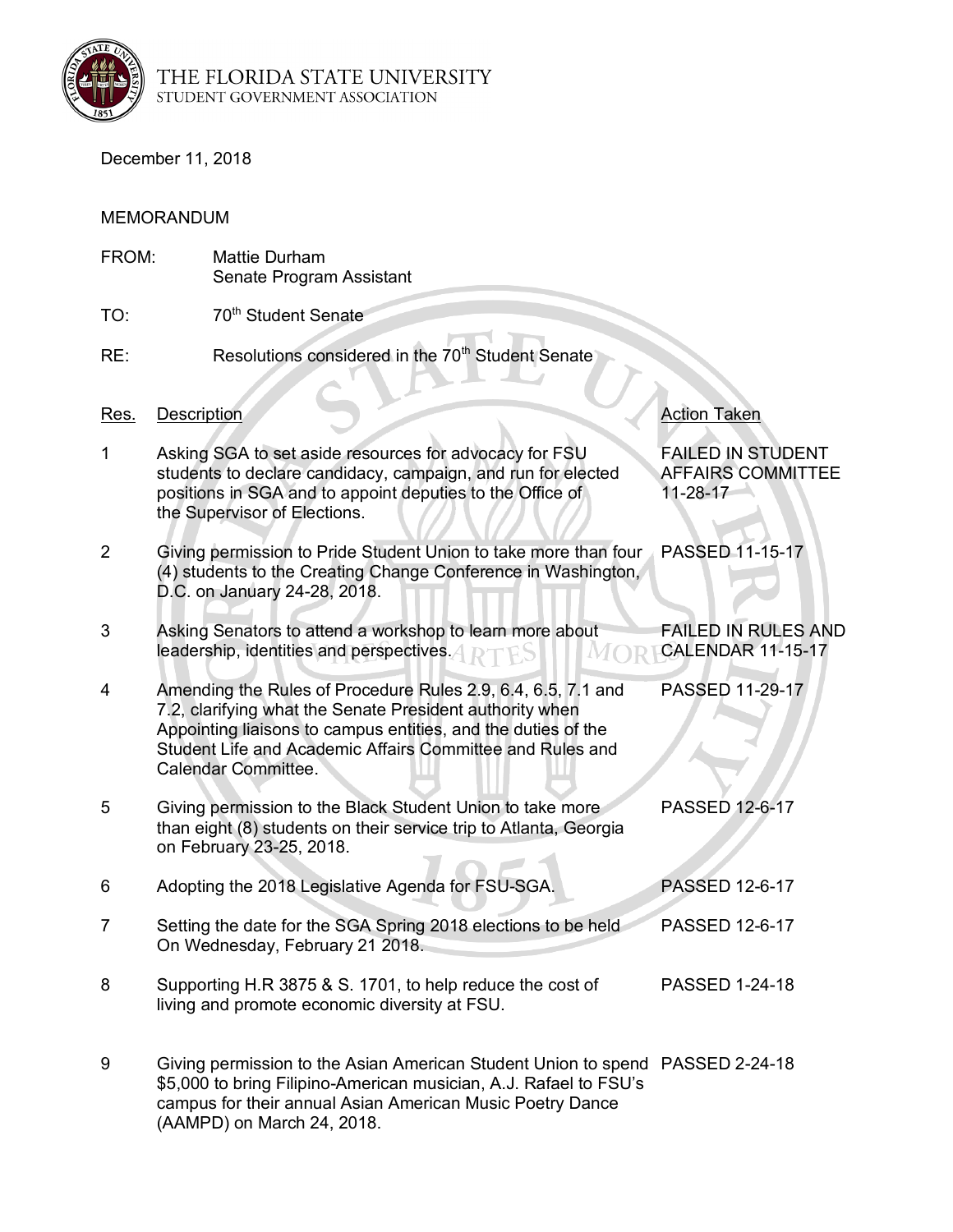| 10 | Giving permission to the Asian American Student Union to take<br>8 members to East Coast Asian American Student Union<br>Conference at Cornell University.                                  | PASSED 2-24-18                                                            |
|----|---------------------------------------------------------------------------------------------------------------------------------------------------------------------------------------------|---------------------------------------------------------------------------|
| 11 | Allowing the Women Student Union to take more than 4 (four)<br>Students to go on a service and education trip to Atlanta, Ga.                                                               | PASSED 2-24-18                                                            |
| 12 | Giving permission to the Asian American Student Union to spend PASSED 1-31-18<br>more than \$3,000 to bring Steven Lim to campus as their<br>Asian American Heritage Month keynote speaker. |                                                                           |
| 13 | Supporting HB 565 which waives excess credit hour surcharge<br>and SB 844 which will increase college affordability.                                                                        | PASSED 2-24-18                                                            |
| 14 | Supporting HB 909 and SB 1234.                                                                                                                                                              | <b>WITHDRAWN BY</b><br><b>SPONSOR 2-21-18</b>                             |
| 15 | Asking Golden Tribe Lecture Series Committee to strive to invite<br>more diverse speakers who will better foster a sense of inclusivity<br>on campus.                                       | <b>PASSED 2-21-18</b>                                                     |
| 16 | Standing in strong support of the elimination of free speech<br>zones on Florida's colleges and university campuses.                                                                        | <b>PASSED 2-28-18</b>                                                     |
| 17 | Recognizing the authority of the FSU Student Supreme Court<br>And strongly agree with the rulings established by the Court.                                                                 | <b>WITHDRAWN BY</b><br><b>SPONSOR 2-21-18</b>                             |
| 18 | Supporting the Seminole in opposing the construction of Water<br>Reservoirs surrounding Lake Okeechobee through the Lake<br>Okeechobee Watershed Project.                                   | <b>FAILED IN</b><br>COMMITTEE 3-27-18                                     |
| 19 | Amending the Rules of Procedure, Rule 6.5.                                                                                                                                                  | <b>WITHDRAWN BY</b><br><b>SPONSOR 3-7-18</b>                              |
| 20 | Giving permission to the Pride Student Union to bring Dylan<br>Marron to speak at FSU on April 5, 2018.                                                                                     | PASSED 3-21-18                                                            |
| 21 | Nominating Senator Andrew Reiter for the Senate Hall of Fame.                                                                                                                               | PASSED 3-7-18<br>BY ACCLAMATION                                           |
| 22 | Nominating Senator Omar Pimentel for the Senate Hall of Fame.                                                                                                                               | PASSED 3-21-18<br>BY ACCLAMATION                                          |
| 23 | Amending the Rules of Procedure Rules 2.9, 6.5 and 8.3.                                                                                                                                     | <b>FAILED 4-11-18</b><br><b>IN RULES AND</b><br><b>CALENDAR COMMITTEE</b> |
| 24 | Amending the Rules of Procedure Rules 1.3, 1.6, 2.2, 5.4, 5.5<br>5.11, 11.4, 11.7, 10.14, 11.6, 11.9, 11.5, 12.6, 12.7, 12.9. 12.10,<br>12.11, and 15.4.                                    | <b>WITHDRAWN BY</b><br><b>SPONSOR 3-28-18</b>                             |
| 25 | Asking the FSU Administration to reach out to other tribes<br>affiliated with the title of Seminole for their input and consent                                                             | <b>FAILED IN SLAA</b><br>$4 - 25 - 18$                                    |